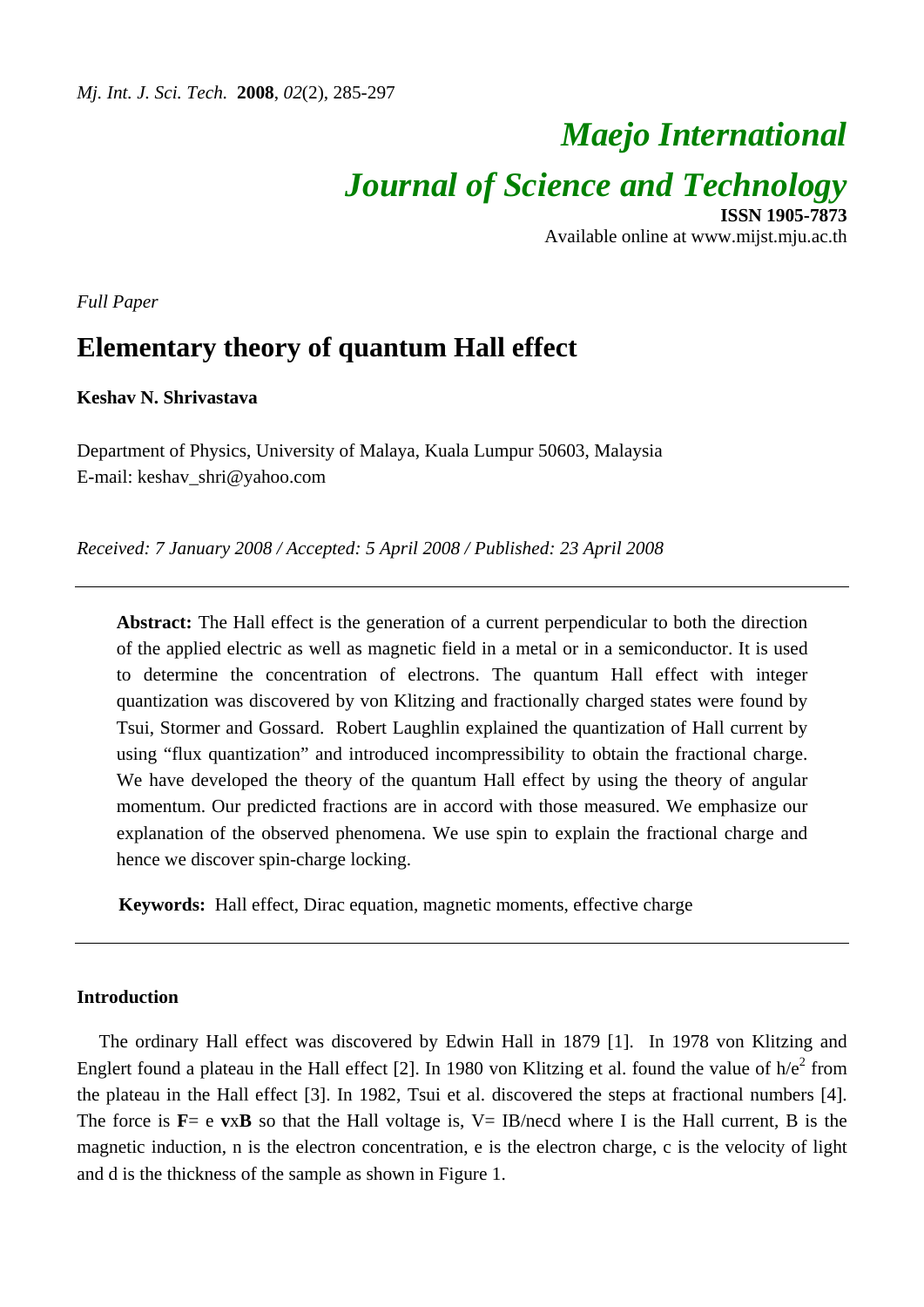

**Figure 1.** The Hall voltage is measured orthogonal to both the electric as well as the applied magnetic field.

#### **Two Dimensional Electron Systems**

A two dimensional electron system is formed in a heterostructure which has layers of GaAs over AlGaAs. The energy gap of GaAs increases upon Al doping. When GaAs is doped with donors at zero temperature the Fermi level lies higher than the bottom of the conduction band. The electrons bound to donors move into GaAs conduction band and the process stops when some proportion of electrons have moved. The electrons in the inversion layer are two dimensional as shown in Figure 2.

The average drift velocity of the electron subjected to the electric field is,

$$
V_d = -eE\tau/m
$$
 (1)

where E is the electric field, m is the electron mass and  $\tau$  is the mean life time so that the current density is,

$$
j = -neV_d = \sigma_0 E \tag{2}
$$

where

$$
\sigma_0 = n e^2 \tau / m \tag{3}
$$

where n is the electron density. In the presence of a steady magnetic field, the conductivity and resistivity become matrices,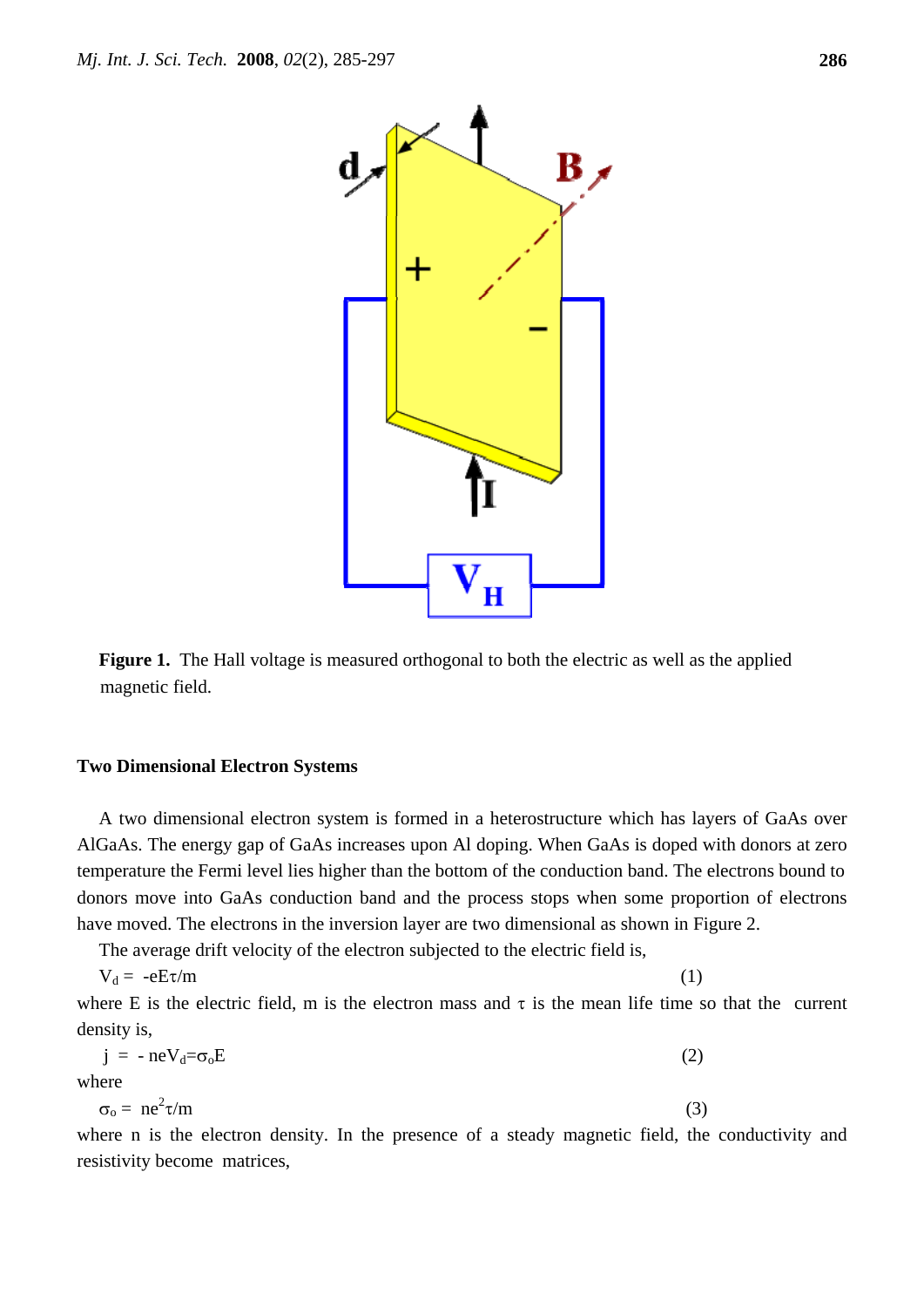

 **Figure 2.** The two dimensional electrons are formed in between AlGaAs and GaAs.

$$
\sigma = \begin{pmatrix} \sigma_{xx} & \sigma_{xy} \\ \sigma_{yx} & \sigma_{yy} \end{pmatrix}, \quad \rho = \begin{pmatrix} \rho_{xx} & \rho_{xy} \\ \rho_{yx} & \rho_{yy} \end{pmatrix}.
$$
 (4)

We take x and y axes in the 2-dimensional plane, to obtain,

$$
i_x = \sigma_{xx} E_x + \sigma_{xy} E_y,
$$
  
\n
$$
i_y = \sigma_{yy} E_x + \sigma_{yx} E_y.
$$
\n(5)

Owing to the isotropy,  $\sigma_{xx} = \sigma_{yy}$  and  $\sigma_{xy} = -\sigma_{yx}$ . The first one is called the diagonal conductivity and the second one is called the Hall conductivity. The relation between conductivity and resistivity is,

$$
\rho_{xx} = \rho_{yy} = \frac{\sigma_{xx}}{\sigma_{xx}^2 + \sigma_{xy}^2}
$$
\n(6)

for the diagonal resistivity and

$$
\rho_{xy} = -\rho_{yx} = -\frac{\sigma_{xy}}{\sigma_{xx}^2 + \sigma_{xy}^2}
$$
\n(7)

for the Hall resistivity. We measure these quantities by connecting various leads as given in Figure 3. In the case of homogeneous current in the y direction,  $i_x=1/W$  and  $i_y=0$ . The electric field is given by,  $E_x=V_{12}/L$  and  $E_y=V_{13}/W$  so we have,  $\rho_{xx}=V_{12}W/IL$  and  $\rho_{yx}=V_{13}/I=R_H$  where  $R_H$  is the Hall coefficient. According to the Drude (ordinary non-interacting metals) theory,  $\rho_{xx} = 1/\sigma_0 = m/ne^2\tau$  and  $\sigma_{xy} = B/nec$  in a weak magnetic field. The Hall resistivity is inversely proportional to the electron density and independent of mean scattering life time. In a strong magnetic field, there are new phenomena. Von Klitzing et al. [3] found the plateau in the Hall resistivity which gave the correct value of  $h/e<sup>2</sup>$ . One of the plateaus is given in Figure 4. We see from the plot that (i) there is a plateau region in which the Hall resistivity remains constant. As the electron density is varied in this region the diagonal resistivity is almost zero, and (ii) the value of the Hall resistivity in the plateau regions is exactly equal to h/e<sup>2</sup> divided by an integer. Therefore, the Hall conductivity  $\sigma_{xy}$  in the plateau region is "quantised" into integer multiples of  $e^2/h$ . This phenomenon was called the "integer quantised Hall effect" (IQHE).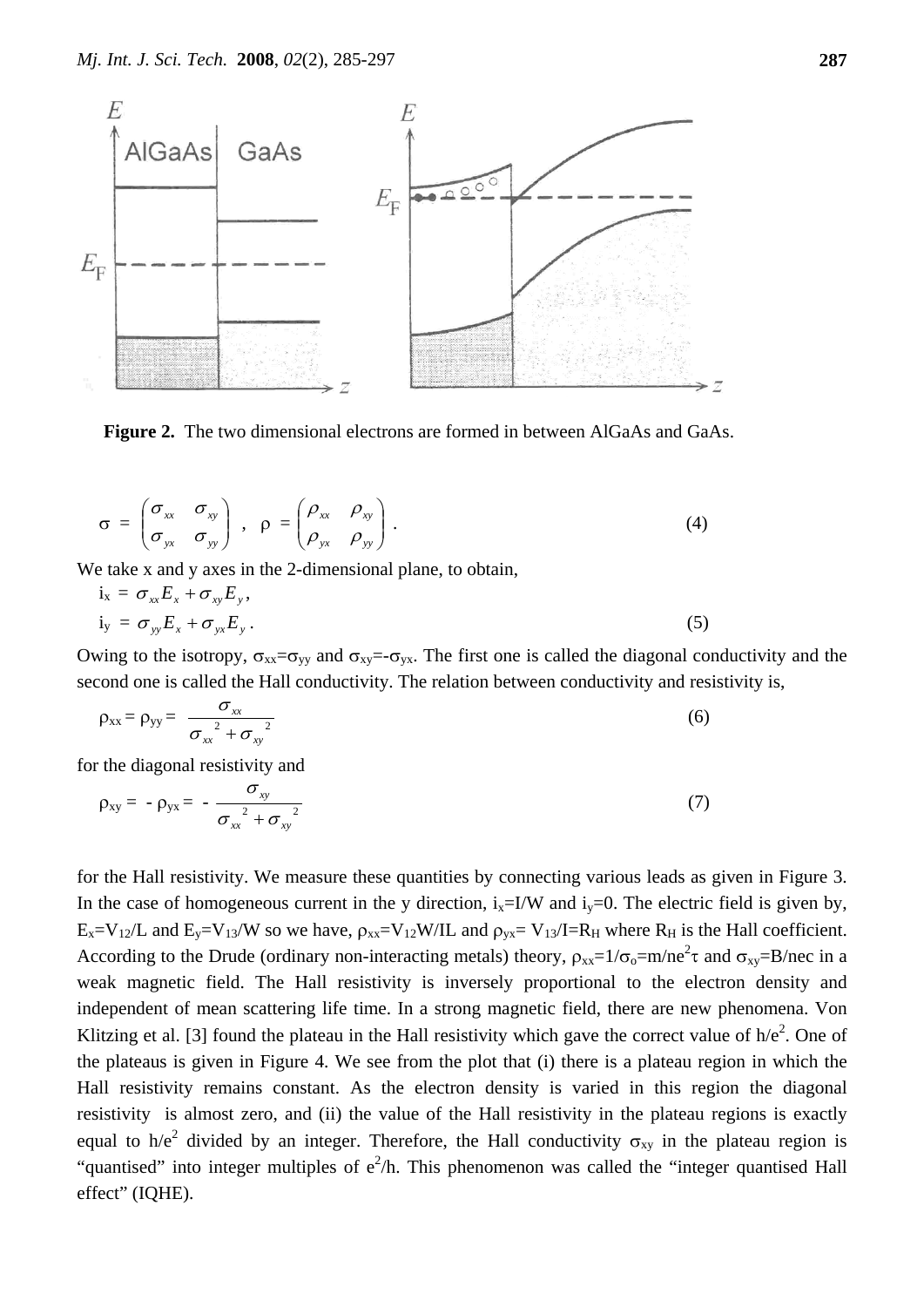

**Figure 3.** The sample with the magnetic field B and the current I perpendicular to it. The wires are connected to measure Hall voltage perpendicular to both I and B in various directions. W is the width of the sample and L is the length.

# **Flux Quantisation and the Hall Effect**

*mhc*

Introduction of the flux quantisation immediately explains the integer quantised Hall effect. The Hall resistivity is,

 $\rho = B/mec$  (8)

where B is the magnetic field. According to the flux quantisation, the field in a certain area, A, is quantised,

$$
B.A = m\varphi_0 \tag{9}
$$

where the magnetic flux quantum is,  $\varphi_0$ =hc/e. Substitution of (9) into (8) gives the integer quantised Hall effect as,

$$
\rho = \frac{\frac{mnc}{Ae}}{\frac{N_o}{A}ec} = \frac{m}{N_o} \frac{h}{e^2}.
$$
\n(10)

The quantum Hall effect thus is the quantisation of Hall resistivity as,

$$
\rho = \frac{h}{ie^2}.\tag{11}
$$

Hence the charge of the quasiparticle is ie. Here  $i =$  integer. The charge thus becomes 1e, 2e, 3e, ..., ie, ... Von Klitzing obtained the correct value of the charge for i=1. So the value of  $h/1e^2$  became "one von Klitzing". When this experiment was repeated with cleaner samples with higher electron mobility, with higher magnetic fields and lower temperatures, it led to the discovery of plateau at i  $=1/3$  which gave birth to the fractional charge. We show the data in Figure 4 with plateau at 1/3. Since this fractional value occurred in the middle of various highly degenerate Landau levels, where no gap is apparent, the observation could not be explained by the experimentalists by using the noninteracting quantum mechanical theory. It was thought that the observation is a result of the manybody effects of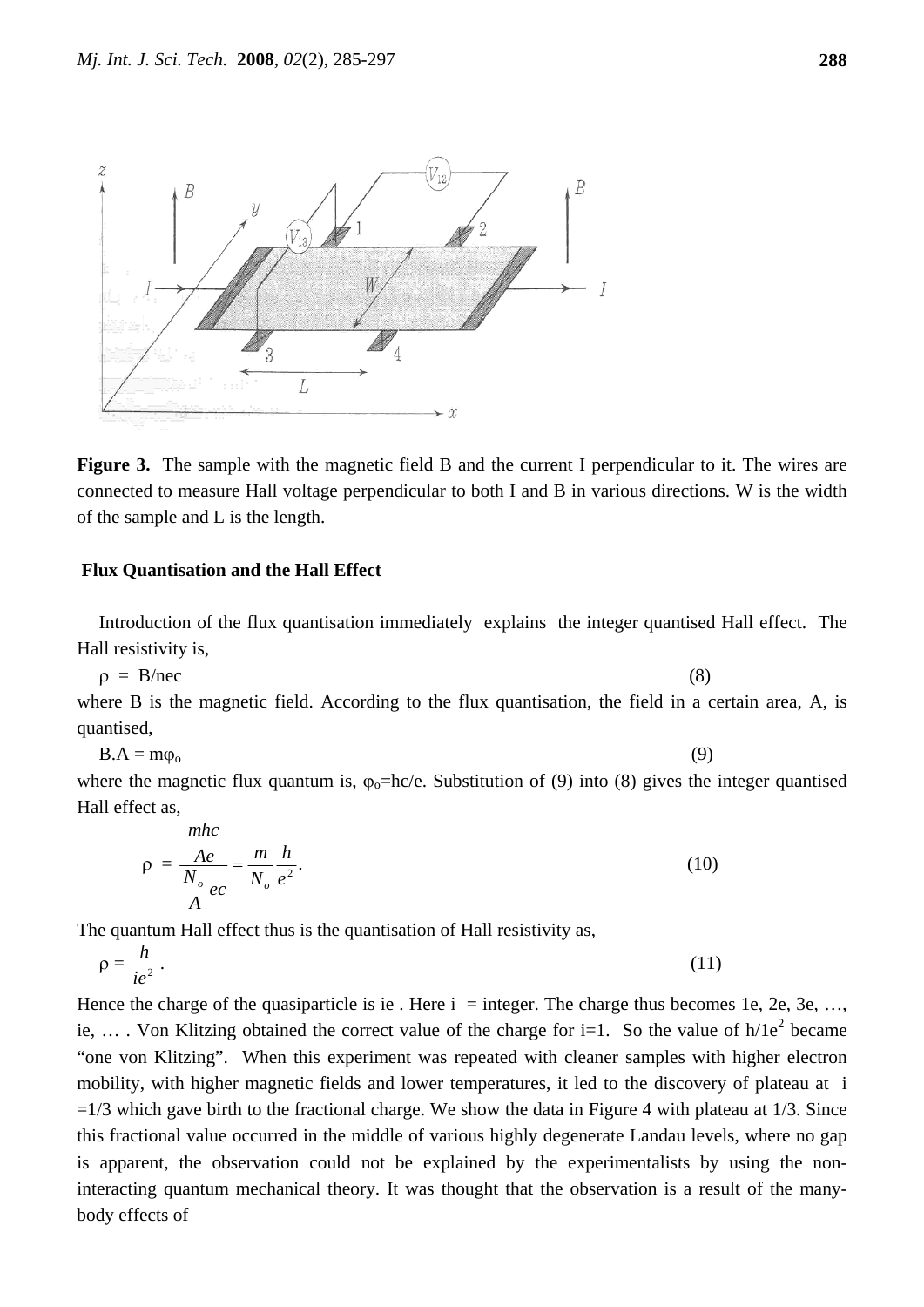

**Figure 4.** The data of experimentally measured Hall resistivity showing the plateau at  $i = 1/3$ 

electron interactions. Subsequent experimental work showed a lot many more plateaus which are displayed in Figure 5. We will see that there is no need of any interaction to explain the plateau at 1/3.

#### **Laughlin's Theory**

Laughlin made the first efforts to explain the quantum Hall effect [5]. The flux quantisation was immediately found to explain at least the integer quantised Hall effect. Subsequently, Laughlin started from first principles using the Hamiltonian,

$$
H = \sum_{j} \{ \left| (\hbar / i) \nabla_{j} - (e/c) \vec{A}_{j} \right|^{2} + V(z_{j}) \} + \sum_{j > k} e^{2} / |z_{j} - z_{k}|
$$
(12)

where j and k sum over N particles and V is the potential due to nuclei. The repulsive Coulomb interactions can produce the plateaus only when flux quantisation is considered. A trial wave function of the form given below,

$$
\left|\Psi(z_1,...,z_N)\right|^2 = e^{-\beta(\phi+\gamma)}\tag{13}
$$

with  $\beta = 1/m$ ,

$$
\phi = -2m^2 \sum_{j < k} \ell n |z_j - z_k| + m / 2 \sum_{\ell}^{N} |z_{\ell}|^2 \tag{14}
$$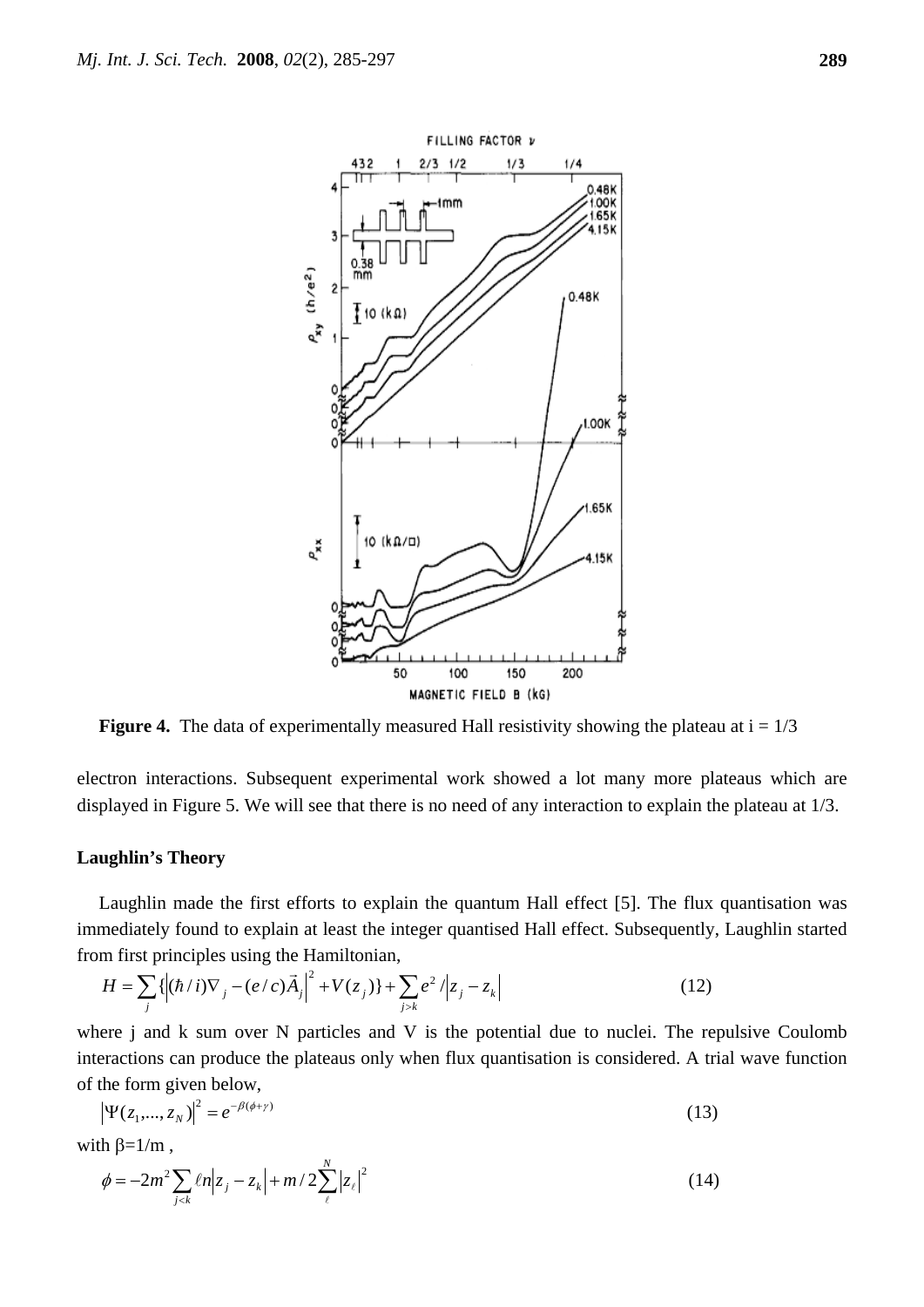

**Figure 5.** The data of quantum Hall effect showing many plateaus including the one at 1/3

is used to solve the Schrodinger equation to find the ground state. Laughlin obtained the approximate energy expression in terms of m as well as computed the energy by using the exact density of states. By using "incompressibility" the charge of the particles is fixed at 1/3 and 1/5. Unfortunately there is area in the flux quantisation which must also be fixed, otherwise the charge will leak. Laughlin thus laid the foundation for the study of fractional charges from the first principles by using only the Coulomb interactions. The Hamiltonian then consists of the kinetic energies and the Coulomb potentials and the correlations produce the fractional charges. Unfortunately the problem requires incompressibility due to the area in flux quantisation.

# **Shrivastava's Theory** [6-17]

We consider that electrons have spin as well as the orbital angular momentum so that,

$$
g_{j}j = g_{s}\vec{s} + g_{l}\vec{l} = \frac{1}{2}(g_{l} + g_{s})\vec{j} + \frac{1}{2}(g_{l} - g_{s})(\vec{l} - \vec{s})
$$
 (15)

Multiplying both sides by  $j = l + s$  and taking eigen values,

$$
g_j j(j+1) = (1/2)(g_l + g_s) j(j+1) + (1/2)(g_l - g_s) [(\vec{l}(l+1) - s(s+1))].
$$
 (16)

Substituting  $s=1/2$  and  $j=l \pm (1/2)$  we get,

$$
g_j = g_l \pm \frac{g_s - g_l}{2l + 1} \tag{17}
$$

For  $g_s = 2$ ,  $g_l = 1$ , we find,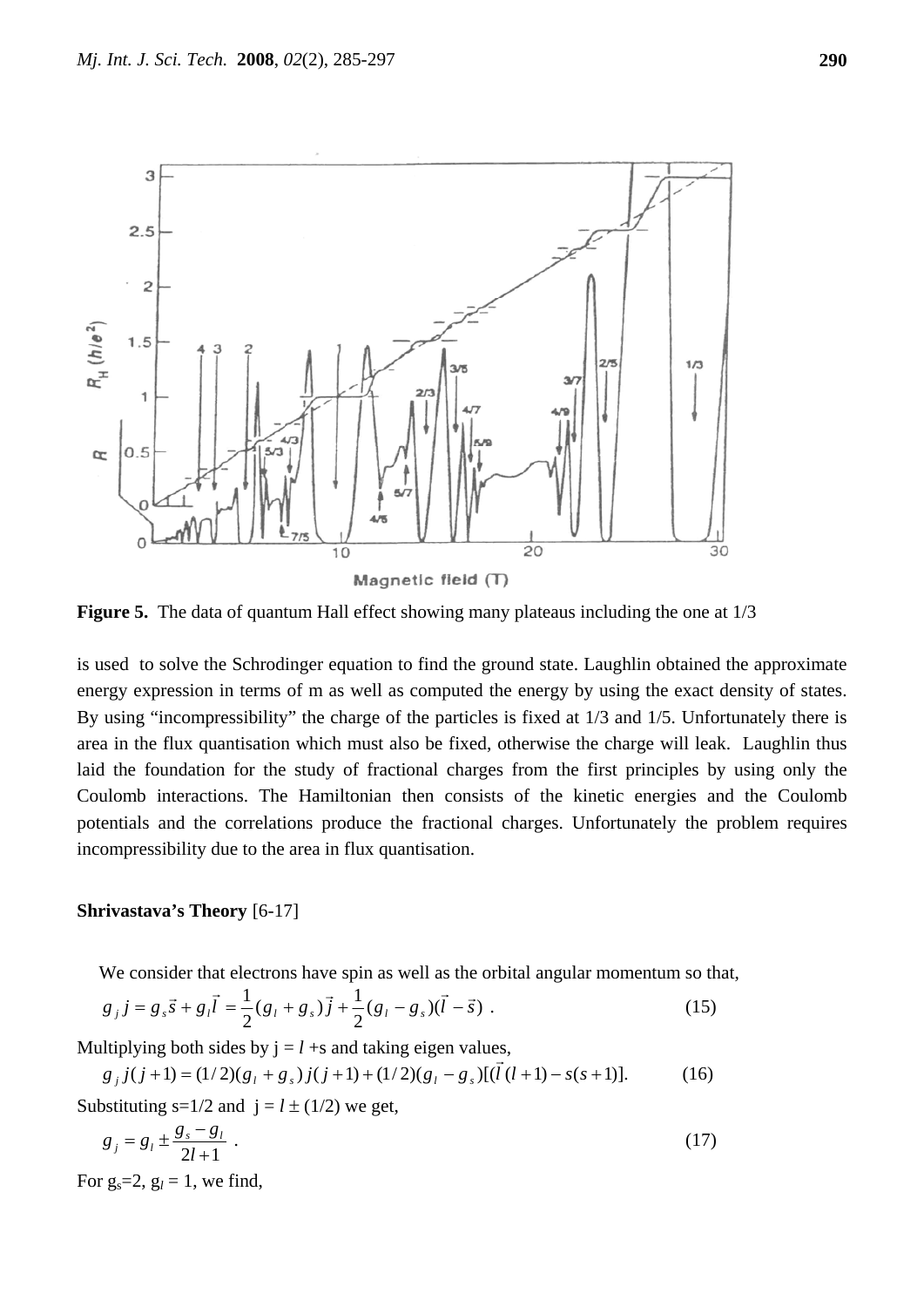$$
g_{\pm} = 1 \pm \frac{1}{2l+1} \tag{18}
$$

The equation (17) has both the signs for the spin. The cyclotron frequency is,

$$
\omega = \frac{e}{mc} \tag{19}
$$

From the charge, e in the cyclotron frequency, we generate the charge of a particle. It is also possible to obtain the charge from the e in Bohr magneton. Corresponding to the cyclotron frequency, the voltage along y direction is,

$$
\hbar\omega = eV_y
$$
  
or,  

$$
\hbar \frac{eB}{mc} = eV_y.
$$
 (20)

Multiplying this expression by e/h, we get,

$$
\frac{e^2B}{2\pi n c} = \frac{e^2}{h}V_y
$$
 (21)

which is the current in x direction, so that the resistivity,

$$
\rho_{xy} = \frac{h}{e^2} \quad . \tag{22}
$$

The  $S_z=1/2$ , and the energy in a magnetic field is  $g\mu_B H.S$ , so correcting B in the cyclotron frequency we find,

$$
I_x = \frac{1}{2} g \frac{e^2 B}{2\pi n c} = \frac{1}{2} g \frac{e^2 V_y}{h}.
$$
 (23)

For  $l = 0$ ,  $g=2$ ,

$$
I_x = \frac{e^2}{h} V_y \tag{24}
$$

which describes the quantised current correctly for v=1. From the above equations we have  $v = \frac{1}{2} g_{\pm}$ 

which gives the filling factor, one for  $+$  sign and the other for  $-$  sign as in (18). For  $l = 0$ , we obtain  $(1/2)g_{+}=1$  and  $(1/2)g_{-}=0$  and other values as given in Table 1. The Landau levels are introduced by multiplying the above values by n so that

$$
\nu{=}n(\frac{1}{2}\,g_{\pm})
$$

so we can multiply the tabulated values by an integer when needed. The values of  $\rho_{xx}$  and  $\rho_{xy}$  for a single interface of GaAs/AlGaAs have been measured at 150 mK. The values predicted in Table 1 are exactly the same as in the experimental data shown in Figure 5. The values shown in the figure occur in two sets: 2/5, 3/7, 4/9, 5/11, 6/13, … etc. and 2/3, 3/5, 4/7, 5/9, 6/11 etc. Using the Table 1, when we multiply the values by n, we can interpret all of the experimentally measured values correctly. The columns of Table 1 belong to two Kramers conjugates, one belonging to  $+1/2$  and the other one to  $-1/2$ spin and the experimental data also display them in two sets.

For the cyclotron frequency  $\hbar\omega_c = g\mu_B B$  where  $\mu_B = e\hbar/2mc$  is the Bohr magneton. Therefore,  $(1/2)g_{\pm}$ can be considered to be the effective charge,  $e_{\text{eff}} = \frac{1}{2} g e = ve$ 2  $\frac{1}{2}$  ge =  $ve$ . In Table 1, we see two series,

$$
v_- = \frac{l}{2l+1}
$$
 and  $v_+ = \frac{l+1}{2l+1}$  which can be used to explain the high Landau levels easily.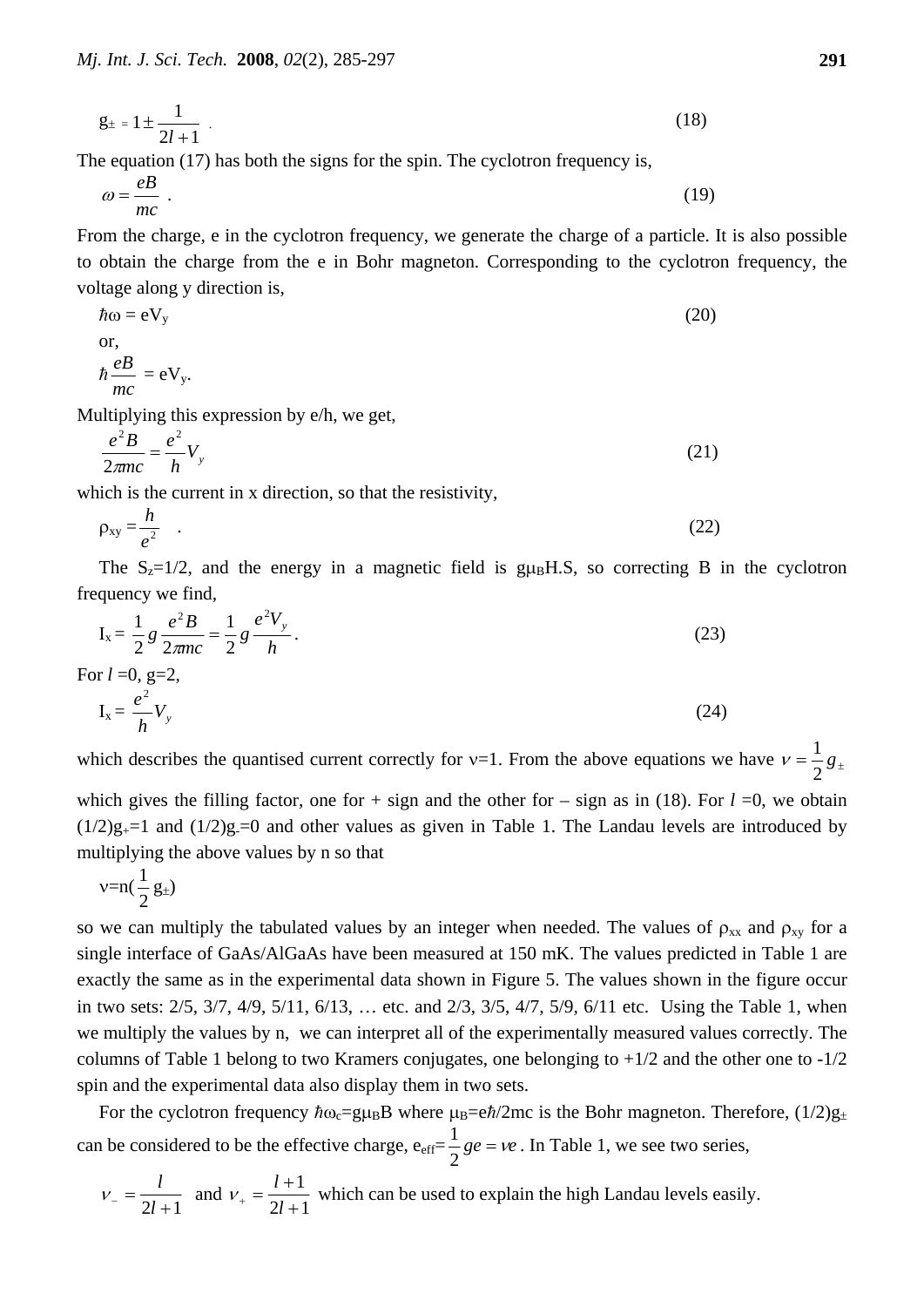|          | $(1/2)g = \frac{l}{2l+1}$ | $(1/2)g_{+}=\frac{l+1}{2l+1}$ |
|----------|---------------------------|-------------------------------|
|          | 0                         |                               |
|          | 1/3                       | 2/3                           |
| 2        | 2/5                       | 3/5                           |
| 3        | 3/7                       | 4/7                           |
| 4        | 4/9                       | 5/9                           |
|          | $5/11$                    | 6/11                          |
| 6        | 6/13                      | 7/13                          |
| $\infty$ | 1/2                       | 1/2                           |

**Table 1.** Predicted values of the fractional charge

For the higher values of the Landau level quantum number, n, the number of fractions observed are much less than at the lowest Landau level. At the magnetic field of 4 or 5 Tesla only a small number of fractions are observed, the strongest ones being at:  $8/3$ ,  $5/2$  and  $7/3$ . The series  $l/(2l+1)$  is the particle-hole conjugate of  $(l+1)/(2l+1)$ . For *l*=7, two values, 7/15 and 8/15, are predicted and for *l*=∞ the value is  $\frac{1}{2}$ . When the same particle occurs in different levels its charge remains unchanged. We can multiply the values by  $n=5$  so that the predicted values of  $\frac{1}{2}$ ,  $\frac{7}{15}$  and  $\frac{8}{15}$  become  $\frac{5}{2}$ ,  $\frac{7}{3}$  and  $\frac{8}{3}$ . These predicted values are exactly the same as those observed experimentally. Thus, 7/3 is the particle-hole conjugate of 8/3 as seen in Table 2 for n=5. For a long time only odd denominators were reported which show that even denominators are weak. After that even denominators as well as even 1

numerators with odd denominators are found. We go back to the same formula,  $\frac{2}{2l+1}$ +  $+\div$ *l*  $l + \frac{1}{2} \pm s$ . When s=1, *l*

 $= 0$ ,  $(1/2)+1=3/2$  has even denominator.

|          | $l/(2l+1)$ | $(l+1)/(2l+1)$ | $n l/(2l+1)$ | $n(l+1)/(2l+1)$ |
|----------|------------|----------------|--------------|-----------------|
|          |            |                |              |                 |
| $\infty$ | 1/2        | 1/2            | 5/2          | 5/2             |
|          | 7/15       | 8/15           | 7/3          | 8/3             |

**Table 2.** The fractions produced for high Landau levels

The predicted fraction for *l*=0 is 3/2 and for *l*=1 it is 5/2. Hence for electron clusters or pairs the fraction has even denominator. Since the number of particles is larger than one its probability becomes small so these plateaus are weak but the same theory explains the even denominators. There is a limiting value of the series which also gives  $\frac{1}{2}$ . One can introduce a Fermi surface at  $n/2$ , thus  $\frac{1}{2}$ ,  $\frac{2}{2}$ , 3/2, 4/2, 5/2, 6/2 and 7/2 are predicted which are the same values as observed. The effective mass and g factor of some of the fractions are equal to those of others. We have shown that the effective mass can be equal only when the two quasiparticles are particle-hole conjugates. The particle-hole conjugates should obey the following relation,

$$
v_p + v_h = 1 \tag{25}
$$

The values given in Table 1 always obey this relation [8].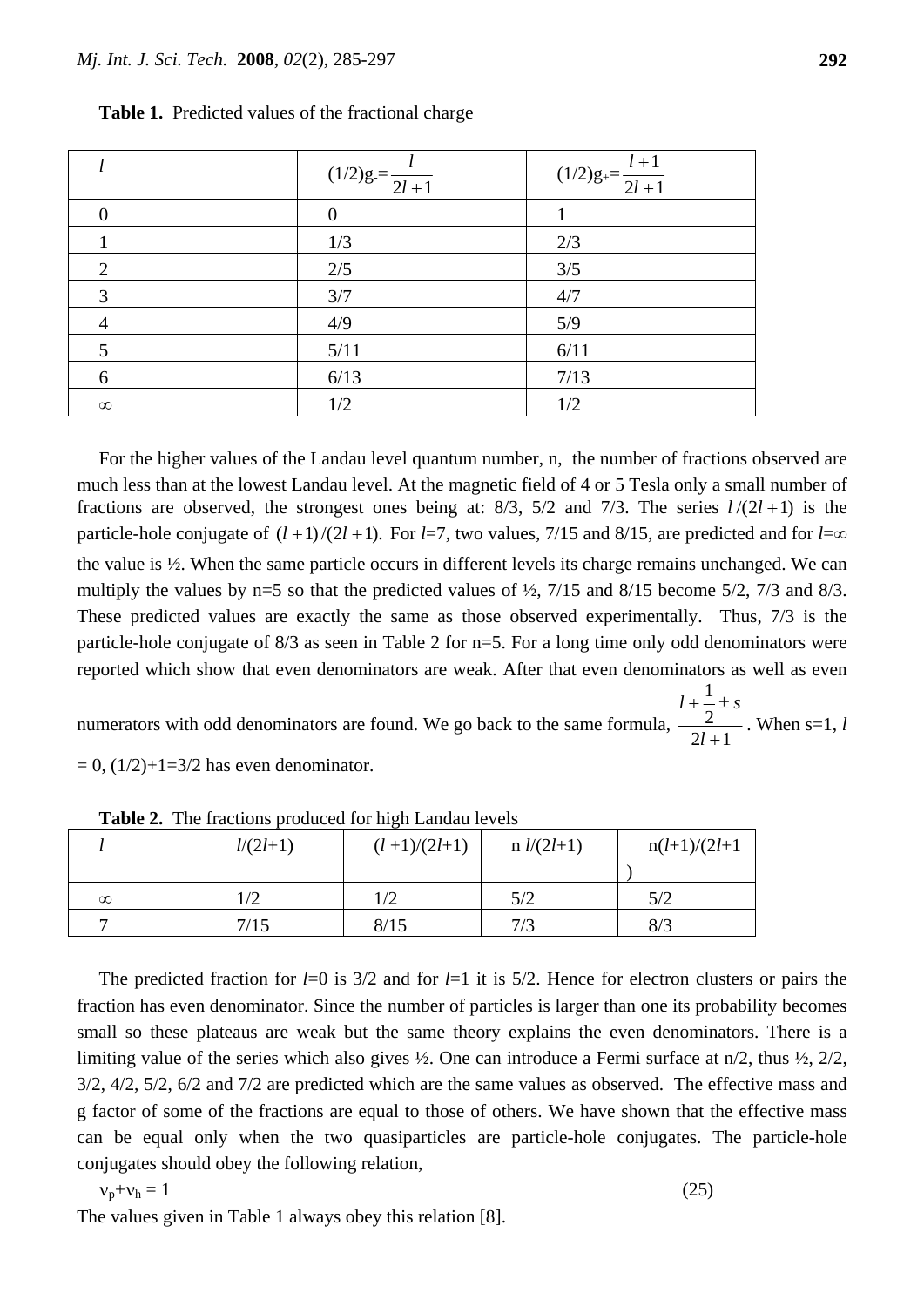# **Half-filled Landau Level**

The  $l = \infty$  in the two series produces.

$$
\lim_{l \to \infty} V_{+} = \frac{1}{2} (+)
$$
\n
$$
\lim_{l \to \infty} V_{-} = \frac{1}{2} (-)
$$
\n(26)

One ½ comes from the right and the other from the left when magnetic field is varied, i.e. one while increasing the field and the other while reducing. One can go from  $1/3$  to  $\frac{1}{2}$  by reducing the field while from 2/3 to ½ is obtained by increasing the field. We can go from 1/3 to 3/5 by reversing the spin and increasing *l*, and similarly from 2/3 to 2/5 by reducing the spin and increasing *l*. In this way angular momentum is conserved. One of the  $\frac{1}{2}$  values is like an electron (1/2)A and the other is like a hole,  $(1/2)B$ , (A for + series and B for – series). Since the electron and the hole are separated by a distance, this state is compressible. When we multiply this result by n, the Landau level quantum number, we obtain:  $\frac{1}{2}$ ,  $\frac{2}{2}$ ,  $\frac{2}{3}$ ,  $\frac{4}{2}$ ,  $\frac{5}{2}$ , ..., which are in agreement with data.

# **Effective Charge**

We discussed the Laughlin's wave function earlier. Here the repulsive Coulomb interactions cannot give rise to a fractional charge of 1/3. It is first assumed on the basis of experimental data and then substituted in the theory. Laughlin's charge is independent of spin but in our theory it depends. In Laughlin's theory a particle of charge 1/3 is produced but in our theory splitting occurs in fractions of 1/3 and 2/3, etc. In Laughlin's theory, 1/3 charge arises due to incompressibility and the Hamiltonian first principles. In our theory 1/3 charge can arise only when 2/3 also arises as depicted in Figure 6. There is a difference between Laughlin's and our theory. The fractionalisation in Laughlin's theory is independent of spin whereas in our theory spin plays an important role in determining the fraction.



**Figure 6.** Pictorial display of the difference between the two theories

# **Dirac Equation**

The basic idea of Dirac equation is to have space-time symmetry and the constancy of velocity of light, so that instead of  $p^2/2m$ , the kinetic energy appears as  $c\alpha$ . p and the wave equation becomes,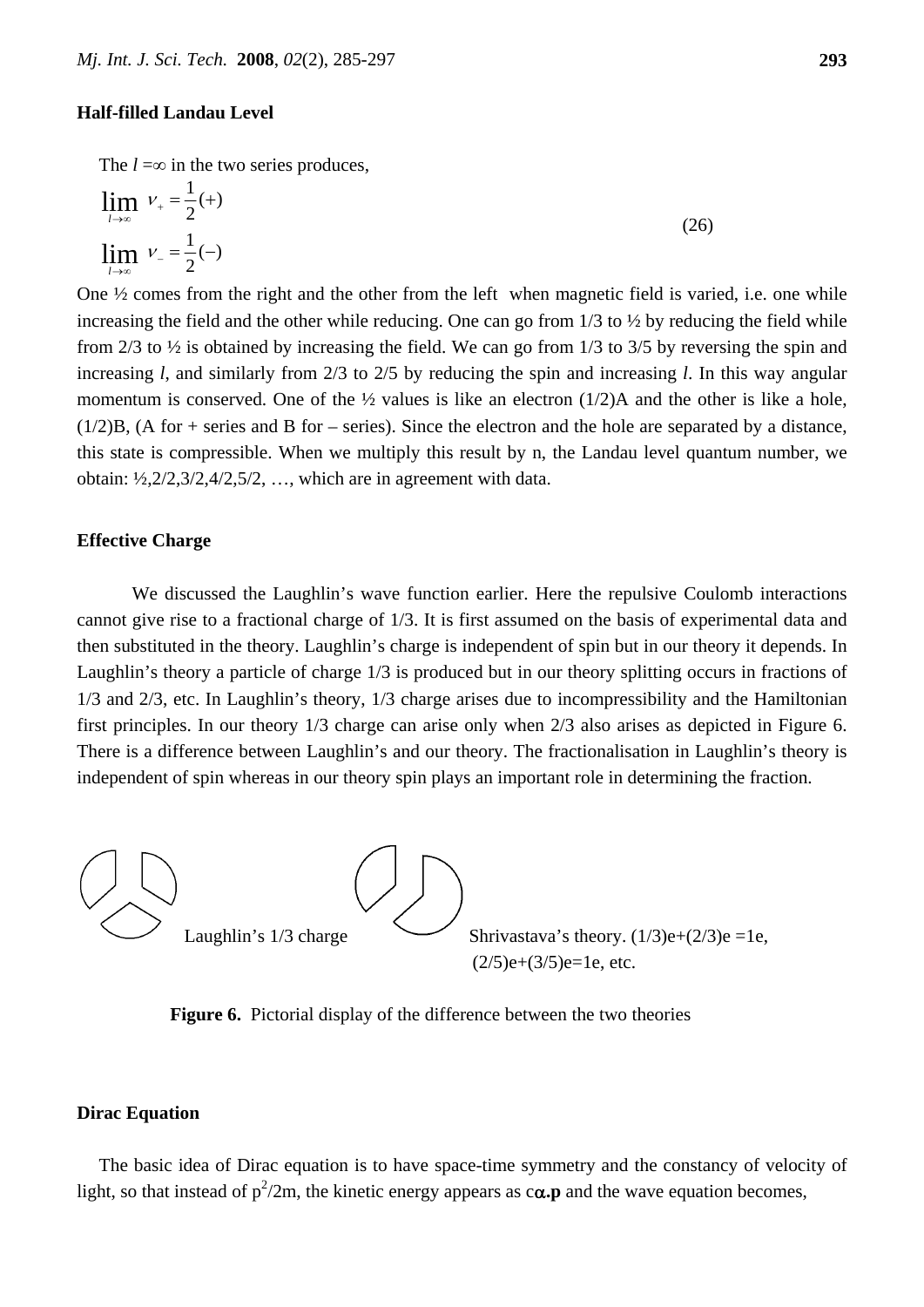$$
(c\alpha \cdot p + \beta mc^2)\Psi(x,t) = i\hbar \frac{\partial}{\partial t} \Psi(x,t) , \qquad (27)
$$

the free particle solutions of which are,

 $E_+ = \pm (c^2 p^2 + m^2 c^4)^{1/2}$ . (28)

This equation gives the correct magnetic moments for the proton as well as for the neutron, subject to using the mass of the respective particle and an appropriate g value. In the case of electron Lande's formula,

$$
g = 1 + \frac{j(j+1) - l(l+1) + s(s+1)}{2j(j+1)}
$$
\n(29)

with positive spin is used. In our case, the effective charge and hence the magnetic moment is determined by the g values. Hence, our method of defining the charge is the same as that for the magnetic moments of proton and neutron.

# **Shubnikov-de Haas Effect**

At low temperatures, the integration over the Fermi distributon leads to x/sinh x type expression which is called Dingle's formula. The spin symmetry is found to modify this formula which determines the oscillation amplitude of resistivity as a function of magnetic field, called the Shubnikov-de Haas effect. Our theory introduces the effective charge so that the cyclotron frequency gets fractionalised resulting in m/ $v_{\pm}$  which for  $v_{\pm}=1$  becomes m, the electron mass. Thus, we have taken into account the spin-charge fractions to obtain the correct mass. For example, at certain magnetic field 1.5 m is found instead of m. The mass of the electron relative to band value as a function of carrier density has been deduced from Shubnikov-de Haas effect in GaAs/AlGaAs heterostructures. The factors 1 and 2/3 are found to arise from the spin-charge effect of Shrivastava. The experimental data are obtained from Tan et al.[18]. The dashed line is found by Kwon et al. [19] on the basis of small self energy corrections due to many body perturbative interactions. The factors of 1 and  $2/3$  in the mass are found by us. The mass of the free electron is  $m_e$  and the screening radius is deduced from the density, n, per unit area. We find that  $m/v_+$  occurs in place of m for the mass of the electron in the Shubnikov-de Haas (SdH) effect. In fact, many other fractions of the mass of the electron given in Table 1, become allowed so that the electron really "falls apart". The oscillations due to flux quantisation allow the measurement of m/h<sup>2</sup>. The flux quantisation in the Shubnikov-de Haas effect leads to "quantised Shubnikov-de Haas effect". Therefore, we observe consequences of the effect of flux quantisation on the Shubnikov-de Haas oscillations. There are zeroes in the resistivity at certain fields. There is a spin-charge effect so that the spin flip corresponds to a change in the charge. The Shubnikov-de Haas effect uses quantisation of Landau levels but not the flux quantisation. Hence, we find that there is a "quantised Shubnikov-de Haas effect" which measures the  $m/h^2$ . We find that when fractional values of  $v_{\pm}$  are taken into account, the mass of the electron, equal to band mass in GaAs/AlGaAs, is obtained. When the magnetic field is varied, the different values of n cross the Fermi energy at different fields resulting in oscillations in the resistivity as a function of magnetic field. The oscillating resistivity is given by,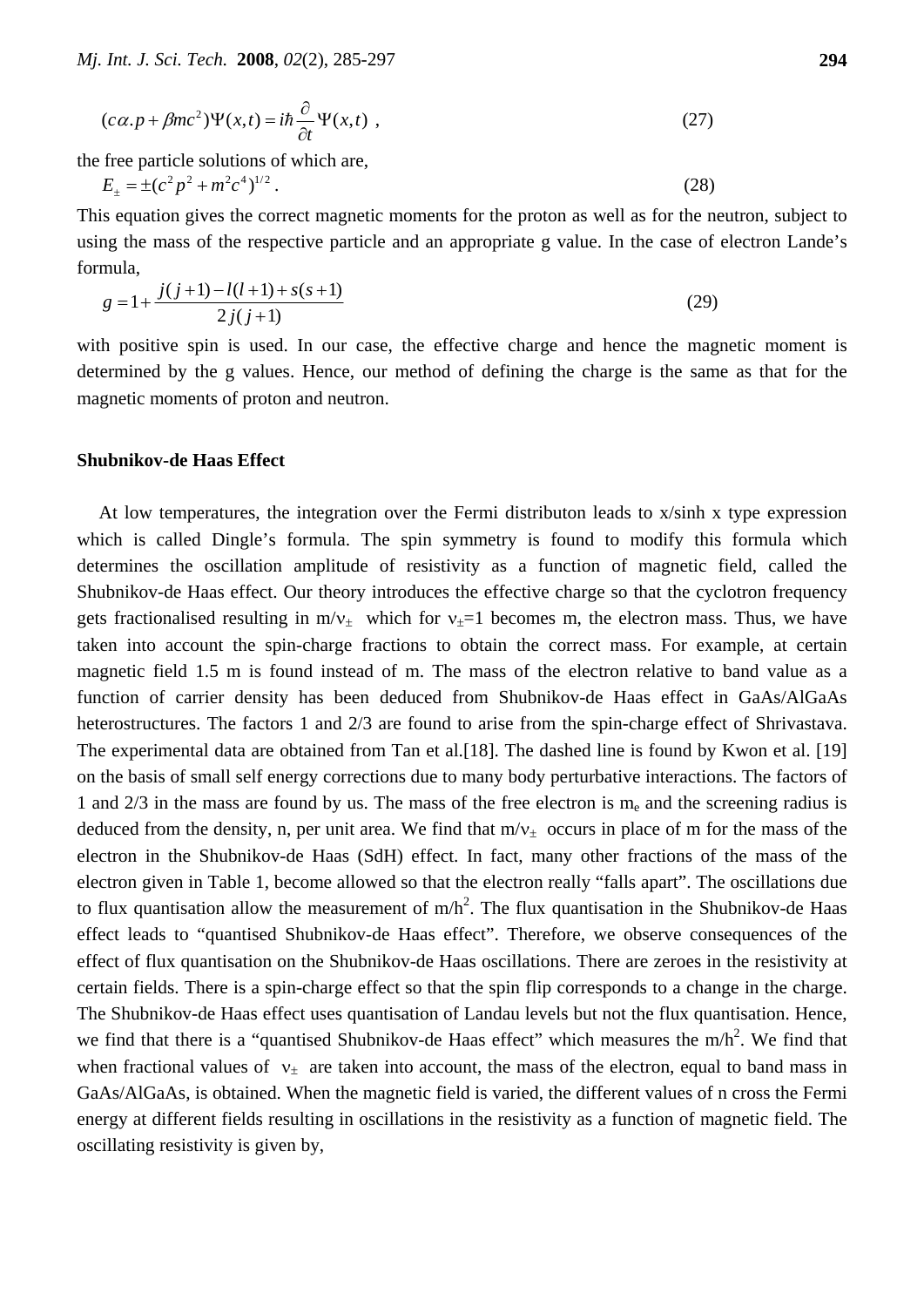$$
\delta \rho_{xx}(\varepsilon)_{\pm} = \rho_o \sum_{p} \gamma_{th} c_{\alpha,\beta} \exp\left(-\frac{p\pi}{v_{\pm} \omega_c \tau_q}\right) \cos\left[2\pi \left(\frac{\varepsilon}{v_{\pm} \hbar \omega_c} - \frac{1}{2}\right)\right]
$$
(30a)

where

$$
\gamma_{th} = \frac{2\pi^2 p k_B T / (\hbar \omega_c v_{\pm})}{\sinh\left[2\pi^2 p k_B T / (\hbar \omega_c v_{\pm})\right]}
$$
(30b)

The cosine factor also leads to zero resistivity whenever,

$$
2\pi \left(\frac{\varepsilon}{v_{\pm} \hbar \omega_c} - \frac{1}{2}\right) = \frac{\pi}{2}
$$
\n(31)

so that the resistivity vanishes when B satisfies the above formula. We introduce the flux quantisation so that the exponential factor in (30) becomes,

$$
\exp\left(-\frac{P\pi mc}{v_{\pm}\tau_c eB}\right) = \exp\left(-\frac{\pi mA}{v_{\pm}\tau_c h}\right) \tag{32}
$$

so that m/h will be measured from the oscillations. Introducing the flux quantisation in the argument of Sinh factor, we obtain,

$$
\hbar v_{\pm} \omega_c = \frac{\hbar v_{\pm} n_2 h}{mA} \tag{33}
$$

which does not have the charge but measures m/h. In the experiments the factor measured is  $m*g*/n$ so it is clear that the mass and g get mixed [14].

#### **Spin-Charge Locking**

The charge of the electron may be described by matrices just as the angular momentum is. When the spin is aligned along the charge, such as  $s_x$  parallel to  $e_x$ , the arrangement is called the spin-charge locking. Taking our effective charge expression for  $e_{\text{eff}}/e=(1/2)g_{+}$  we find the dot product of spin and charge to find,

$$
e^*.s^. = (2l+1)^{-1} \left( l + \frac{1}{2} \pm s \right).s^. = (2l+1)^{-1} \left( 1.s^. + \frac{1}{2} (1).s^. + s.s \right) \tag{34}
$$

which produces spin-orbit and spin-spin interactions and there is spin divided by 2*l*+1. That is what makes it difficult to detect this type of effect.

# **Conclusions**

We have found the correct explanation of the experimentally observed quantum Hall effect. We find that angular momentum gives rise to fractional charge. Therefore, there is a spin-charge effect, i.e. under high magnetic fields the spin determines the charge.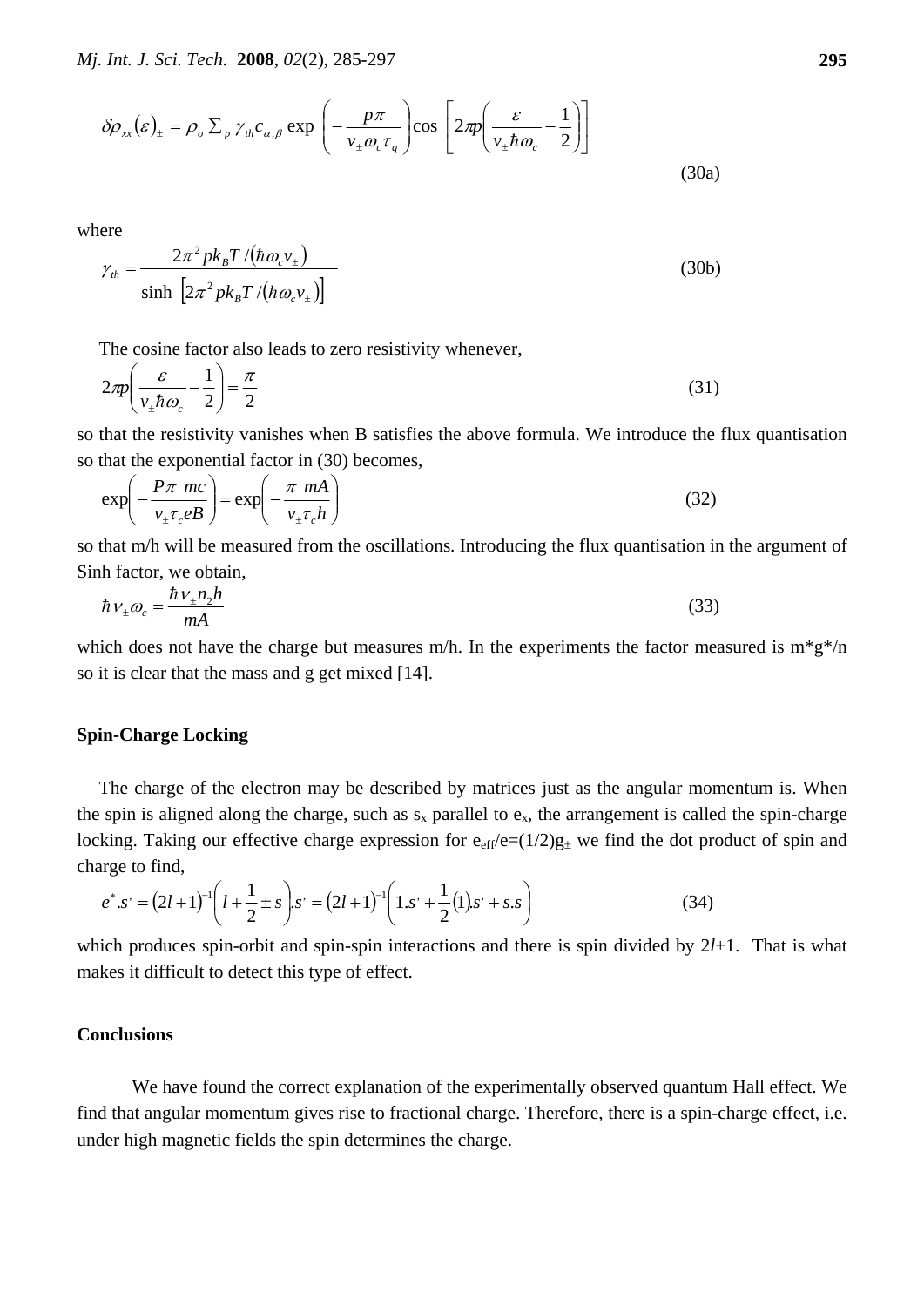# **References**

- 1. E. Hall, "On a new action of the magnet on electric current", *Am. J. Math*., **1879**, *11*, 287-292.
- 2. T. Englert and K. von Klitzing, "Analysis of  $\rho_{xx}$  minima in surface quantum oscillations on (100) ntype silicon inversion layers", *Surface Sci*. **1978**, *73*, 70-80.
- 3. K. von Klitzing, G. Dorda, and M. Pepper, "New method for high-accuracy determination of the fine-structure constant based on quantized Hall resistance", *Phys. Rev. Lett.*, **1980**, *45*, 494-497.
- 4. D. C. Tsui, H. L. Stormer, and A. C. Gossard, "Two-dimensional magnetotransport in the extreme quantum limit", *Phys. Rev. Lett.*, **1982**, *48*,1559-1562.
- 5. R. B. Laughlin, "Anomalous quantum Hall effect: an incompressible quantum fluid with fractionally charged excitations", *Phys. Rev. Lett.*, **1983**, *50*, 1395-1398.
- 6. K. N. Shrivastava, "Rational numbers of the fractionally quantized new states and their observation in fractionally quantized Hall effect", *Phys. Lett. A*, **1986**, *113*, 435- 436 ;**1986**, *115*, 459(errata).
- 7. K. N. Shrivastava, "Negative-spin quasiparticles in quantum Hall effect", *Phys. Lett. A*, **2004**, *326*, 469-472.
- 8. K. N. Shrivastava, "Particle-hole symmetry in quantum Hall effect", *Mod. Phys. Lett. B*, **1999**, *13*, 1087-1090.
- 9. K. N. Shrivastava, "Theory of quantum Hall effect and high Landau levels", *Mod. Phys. Lett. B*,  **2000**, *14*, 1009-1013.
- 10. K. N. Shrivastava, "The fractional charges in the quantized Hall effect", *Nat. Acad. Sci. Lett.(India)*, **1986**, *9*,145-146.
- 11. K. N. Shrivastava, "Spin-dependent charge of a quasiparticle in clusters in quantum Hall effect", *Nat. Acad. Sci. Lett. (India)*, **2003**, *26*, 159-161.
- 12. K. N. Shrivastava, "Unification of charge of the electron with proton and neutron through Hall effect", *Nat. Acad. Sci. Lett. (India)***, 2004**, *27*, 435-440.
- 13. K. N. Shrivastava, "Microwave absorption in Wigner crystals at high magnetic fields", *Nat. Acad. Sci. Lett. (India)*, **2005**, *28*, 199- 203.
- 14. H. A. Kassim, I. A. Jalil, N. Yusof, and K. N. Shrivastava, "The mass of the electron in GaAs/AlGaAs by Shubnikov-de Haas effect and the spin-charge locking", *Amer. Inst. Phys. Conf. Proc. (U.S.A.)*, **2007**, *909*, 43-49.
- 15. H. A. Kassim, I. A. Jalil, N. Yusof, and K. N. Shrivastava, "The quantum Hall effect: spin-charge locking", *Amer. Inst. Phys. Conf. Proc. (U.S.A.)*, **2007**, *909*, 50-56.
- 16. K. N. Shrivastava, "Interpretation of quantum Hall effect from angular momentum theory and Dirac equation", *Bull. Amer. Phys. Soc.*, **2007,** *52*, Paper No. S40-12.
- 17. K. N. Shrivastava, "The quantum Hall effect in spin quartets in grapheme", *Bull. Amer. Phys. Soc.*, **2008**, *53*, Paper No. V37-14.